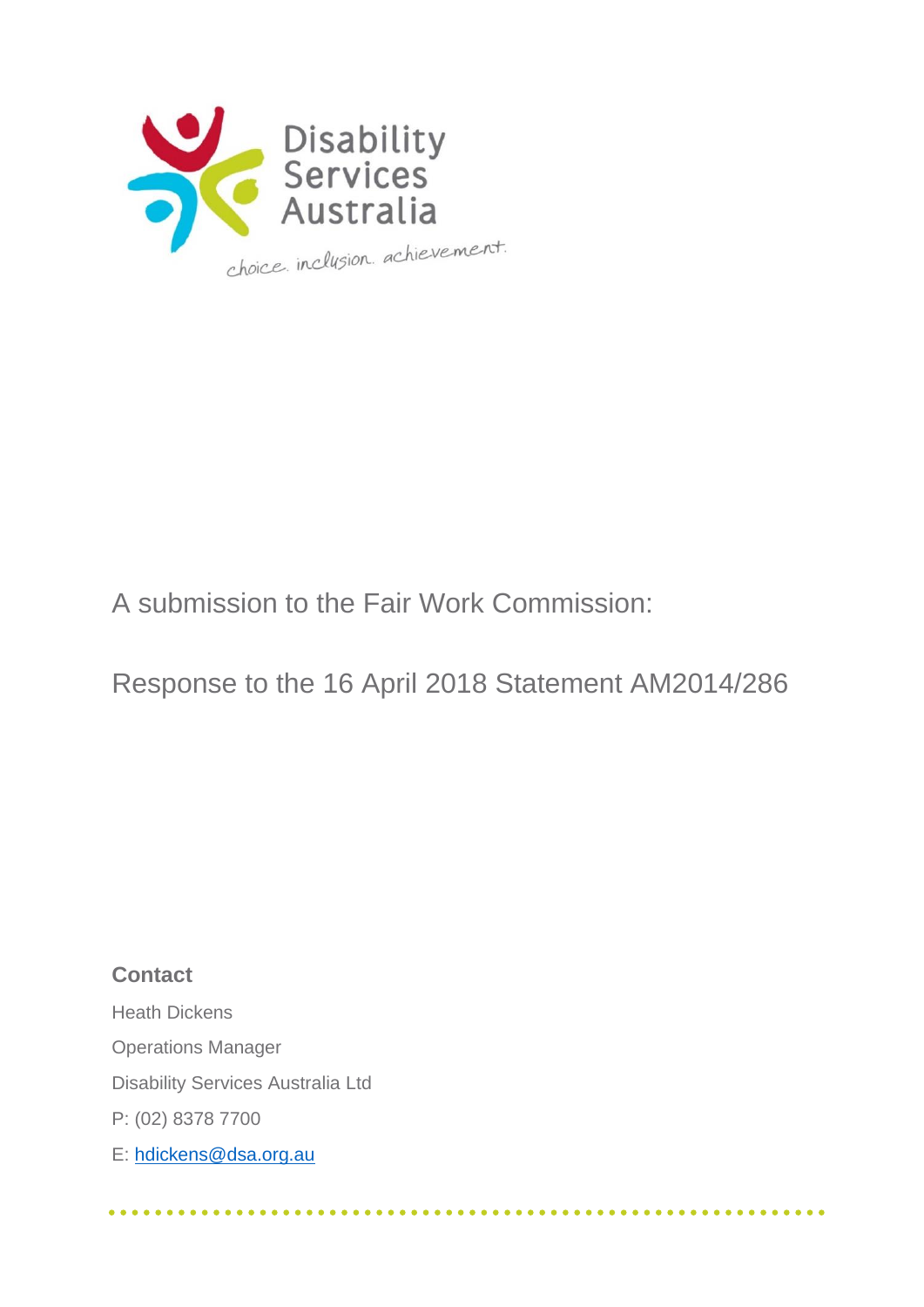Disability Services Australia (DSA) welcomes the opportunity to provide this submission to the Fair Work Commission (FWC) on the Review of the Supported Employment Services (SES) Award 2010, AM2014/286.

DSA supports the provisional conclusions expressed in the 16 April 2018 statement, in particular the conclusions in regard to "job sizing" and the implicit recognition that the tasks or jobs undertaken by supported employees in Australian Disability Enterprises (ADEs) are significantly modified as compared to those undertaken in mainstream employment.

We believe this is a fundamental aspect of supported employment and should be reflected in any method that assesses wages and the associated value of work performed in ADEs.

DSA seeks to submit material addressing the key principles of the potential design of a new wage assessment method. Our aim in these submissions is to describe a simple process that, with further design input, can be easily administered by the sector, whilst providing a transparent, objective method of assessing pro-rata wages for supported employees.

Particular emphasis has been placed on ensuring our proposed method of wage assessment focusses on the work being performed, rather than personal attributes of the employee being assessed. Similarly, a key feature of the method we have outlined is the use of industry job descriptions and industry standards to ensure direct comparison is able to be made between the performance of the supported worker and the performance expected at full award level.

An associated benefit of using industry standard job descriptors is that it facilitates a degree of career progression for supported employees who aim or aspire to work towards either achieving a higher wage level or obtaining mainstream employment. That is, it provides a clear pathway of skill acquisition required of the employee if they are move into mainstream employment.

Attached (Annexure A) is a proposed outline of a potential job sizing method, together with the subsequent method of output measurement. As mentioned in the proposal, the method is predicated on our interpretation of the principles outlined in the Full Benches 16 April 2018 statement. We acknowledge further work will be required to develop or refine the concepts described.

As an active participant in previous conciliation and proceedings in this matter, DSA would welcome any future opportunity to contribute to the design and subsequent testing of any new supported employment wage assessment system.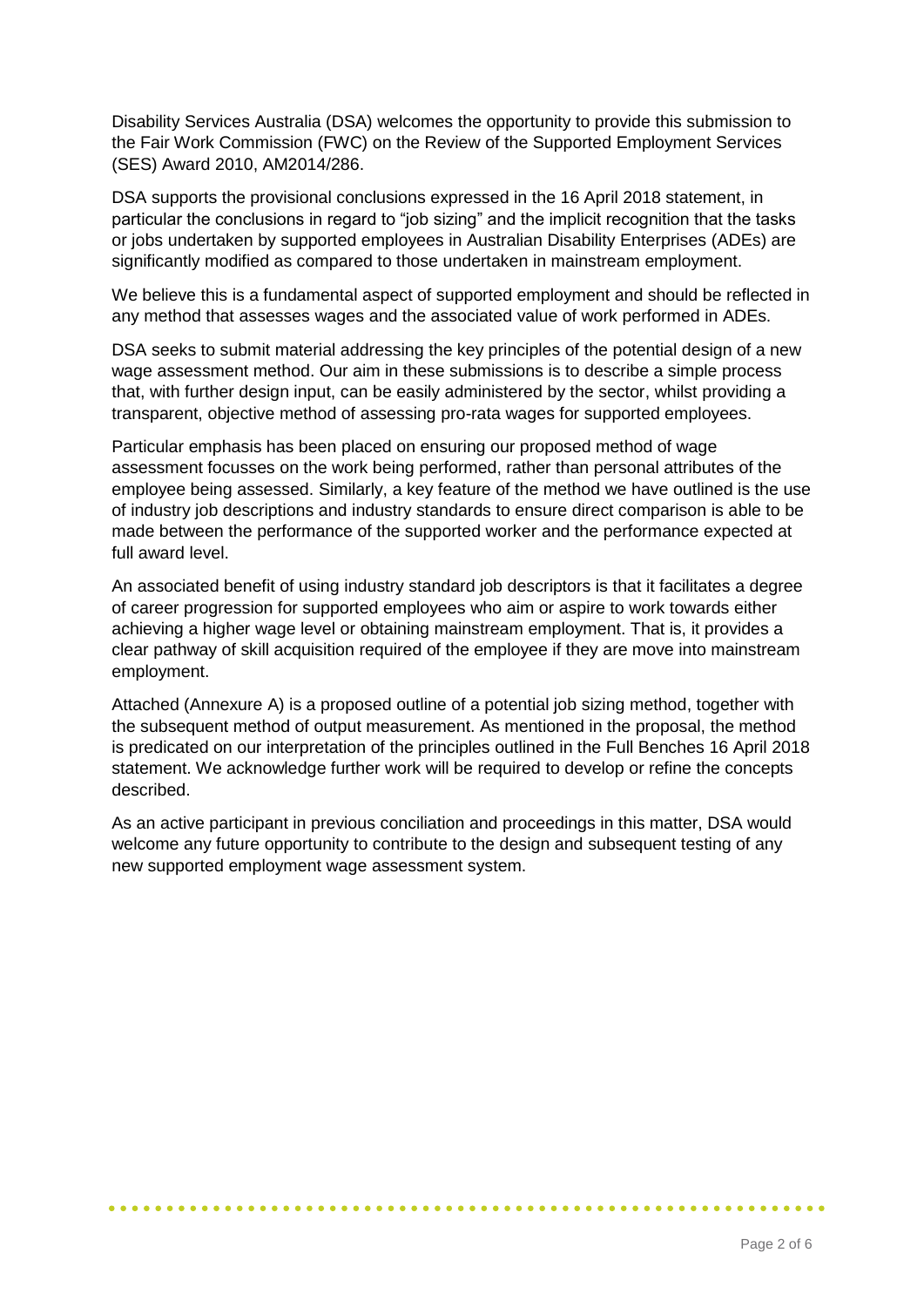## **Annexure A**

## **Suggested wage assessment method**

## **1. Introduction**

It is proposed that a threshold needs to be established regarding what constitutes an acceptable level of supervision, in order to determine if the employee can perform the task within the parameters of the acceptable level of supervision. If the employee requires more than the prescribed threshold of support it is not to be included as part of the wage assessment. Alternatively, a weighting method can be developed that will be adequately reflected in the resulting wage level.

Having taken the above into consideration, below is a basic or example description of a method by which a supported employee's wage level could be determined by prescribing a level/band of classification within the award as per the commission's example description of an incremental *"sizing"* approach (Stage 1 and 2). The 3rd stage would be the output measurement to be used to calculate the actual wage rate of the employee. The method described is by no means definitive and requires further work to be done to determine support thresholds, weighting for complexity of tasks etc.

## **2. The assessment method**

The 3 main aspects of performance that are characteristic of the difference between a supported employee's performance in their role as compared to the expected performance of an employee performing at full-award level are:

- The proportion or percentage of the **range/scope** of tasks performed as compared to what would be expected of an employee performing at full-award rate;
- The proportion or percentage of the specific **tasks** performed within the range of tasks performed in their role (including the complexity of each task they perform within the range); and
- The **output or volume** of work produced within the tasks performed by the employee as compared to the expected volume of output of a full-award employee.

## **2.1 Stage One – Range/scope:**

To accurately assess the range of tasks a supported employee performs, a standard or benchmark needs to be drawn from a Job Description/Duty Statement applicable to the specific industry in which the person is employed e.g. packaging, hospitality etc.

Having identified the applicable industry, a detailed Job Description/Duty Statement is needed to enable the process by which an assessment can be performed to identify any and all of the parts of the role the supported employee performs in their daily role.

It must be noted at this point that this particular method of wage assessment requires a detailed Job Description to be used in order to identify the percentage of the whole job. This is largely to ensure the supported employee is not disadvantaged. It is often the case that supported employees are able to perform certain aspects of a role, and that should be taken into account when assessing their overall performance rather than adopting an approach of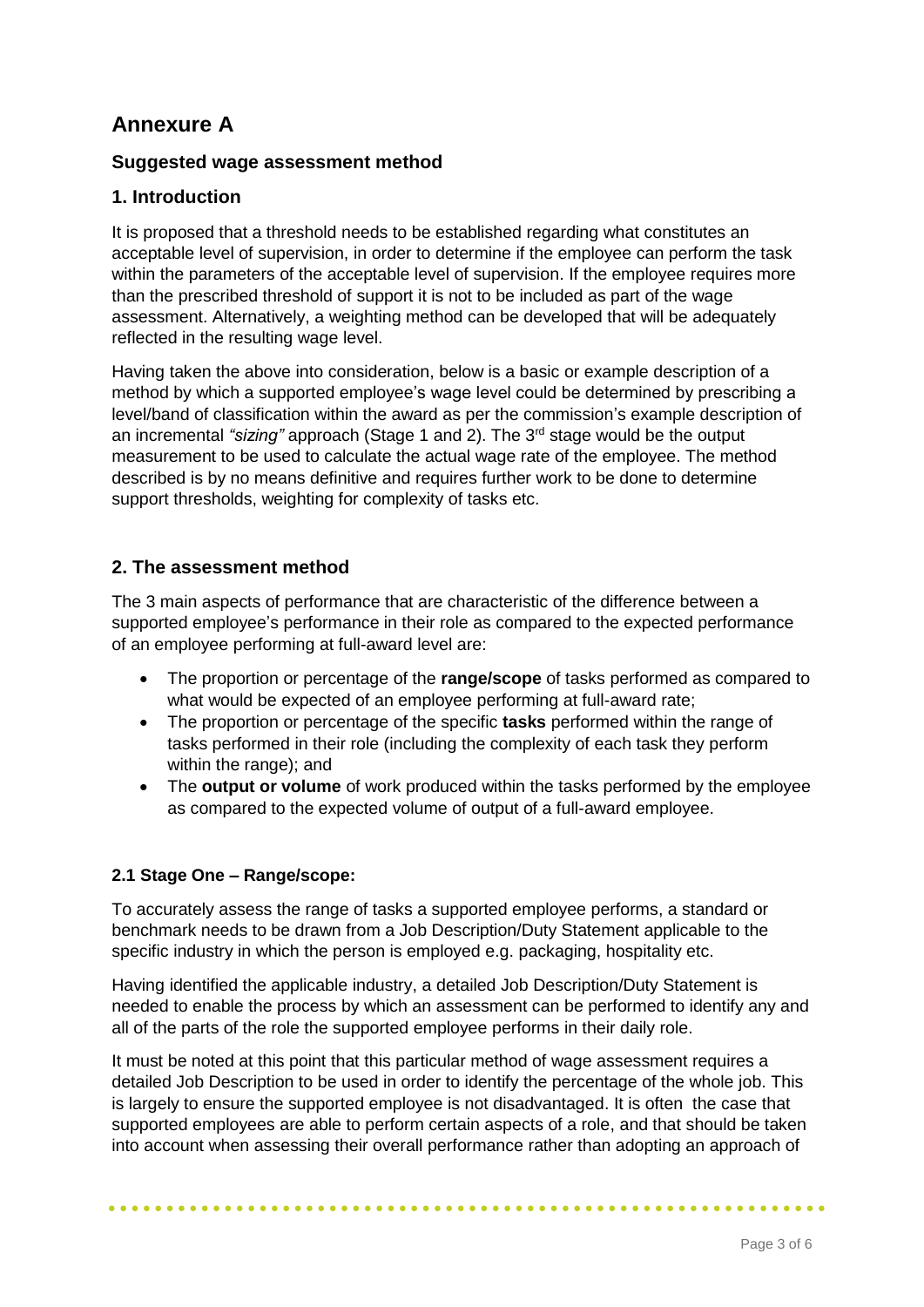the employee either being able to perform the role in its entirety, or not, which would lead to a minimal wage level.

Following the identification of the appropriate Job Description, the employee's daily work performance is to be assessed against the industry standard.

If for example, the Job Description requires 10 specific tasks to be performed, the supported employee is to be assessed against each of the components listed in the Job Description. This assessment needs to take into consideration whether the employee can perform the task under **usual** industry standard levels of supervision as described in the relevant award.

**Example:**

**Packaging Process Worker – Job Description/Duty Statement**

**1)** Undertake process and packing tasks

**2)** Measure, weigh, and count products and materials.

**3)** Examine and inspect containers, materials, and products in order to ensure that packing specifications are met.

**4)** Record product, packaging, and order information on specified forms and records.

**5)** Remove completed or defective products or materials, placing them on moving equipment such as conveyors or in specified areas such as loading docks.

**6)** Seal containers or materials, using glues, fasteners, nails, and hand tools such as tape guns.

**7)** Load materials and products into package processing equipment e.g. flow-wrap machine.

**8)** Clean containers, materials, supplies, or work areas, using cleaning solutions and hand tools.

**9)** Place or pour products or materials into containers, using hand tools and equipment, or fill containers from spouts or chutes.

**10)** Ensure Quality Assurance and control procedures are implemented and maintained.

Note: The actual method of assessing whether a person can perform task needs to be devised, however one possible method may be the use of training records or a simplified mapping document that records when the employee has either been trialled on a task or works on a task. It is essential though that evidence is required to demonstrate if an employee has been deemed as not being able to perform a task. Consideration also needs to be given as to whether the person regularly works on that task and based on that whether it should be included in an assessment – for example if an employee spends less than X% of their time working on a task it is not included in the assessment.

However, for the purposes of illustrating the methodology, the following process would apply.

For this example the employee has been assessed as performing 4 of the duties listed in the Job Description under industry standard levels of supervision (highlighted) i.e. 40% of the range of duties – each duty comprising 10% of the overall Job Description.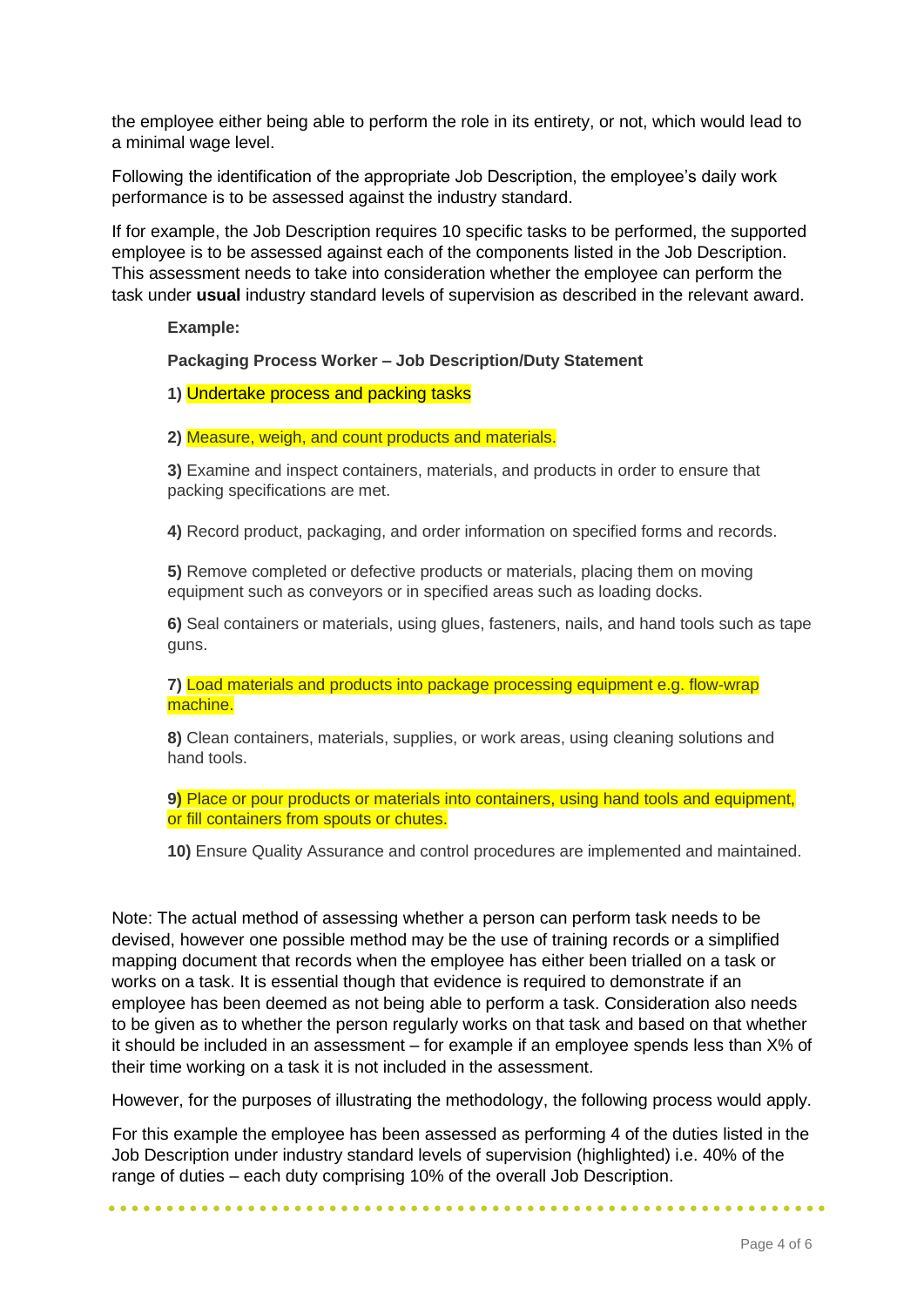## **2.2 Stage 2 – Task:**

Having established the discrete tasks/duties the employee performs within the range of tasks described in the Job Description, an assessment is required to identify the number of components of each specific task they perform.

For example, if it has been established in stage one that an employee is able to undertake basic packaging tasks, a subsequent assessment is required to establish each of the components they are able to perform. To perform this assessment a detailed **Task Analysis** is required.

The task analysis will describe each aspect of the task, as well as the quality required of each aspect. For example:

#### **Task 1 (from Job Description – Undertake process and Packing Tasks)**

Making a cutlery pack:

#### **Stage 1**

| <b>Steps or</b>                                                  |
|------------------------------------------------------------------|
| 1. Place one salt, one pepper and one toothpick onto jig         |
| 2. Insert one salt sachet into envelope                          |
| 3. Insert one pepper sachet into envelope                        |
| 4. Insert one toothpick sachet into envelope                     |
| 5. Close envelope flap                                           |
| 6. Isolate and report any non-conforming items to the supervisor |

#### **Stage 2**

| <b>Steps</b>                                                          |
|-----------------------------------------------------------------------|
| 1. Check for dirty cutlery and replace with clean                     |
| 2. Stack one fork, spoon and knife together curve up                  |
| 3. Place cutlery stack into envelope with handles towards the opening |
| 4. Place stirrer into envelope                                        |
| 5. Place one sugar sachet into envelope                               |
| 6. Isolate and report any non-conforming items to the supervisor      |
|                                                                       |

## **Stage 3**

 $$ 

| <b>Steps</b>                                                           |
|------------------------------------------------------------------------|
| 1. Open napkin in half                                                 |
| 2. Place envelope flap down onto bottom of half of napkin. Flap end to |
| folded edge of napkin                                                  |
| 3. Fold top half of napkin over envelope                               |
| 4. Place paper cutlery holder around the economy pack and stick        |
| ends together so join is on the same side as flap (bottom)             |
| 5. Isolate and report any non-conforming items to the supervisor       |
|                                                                        |